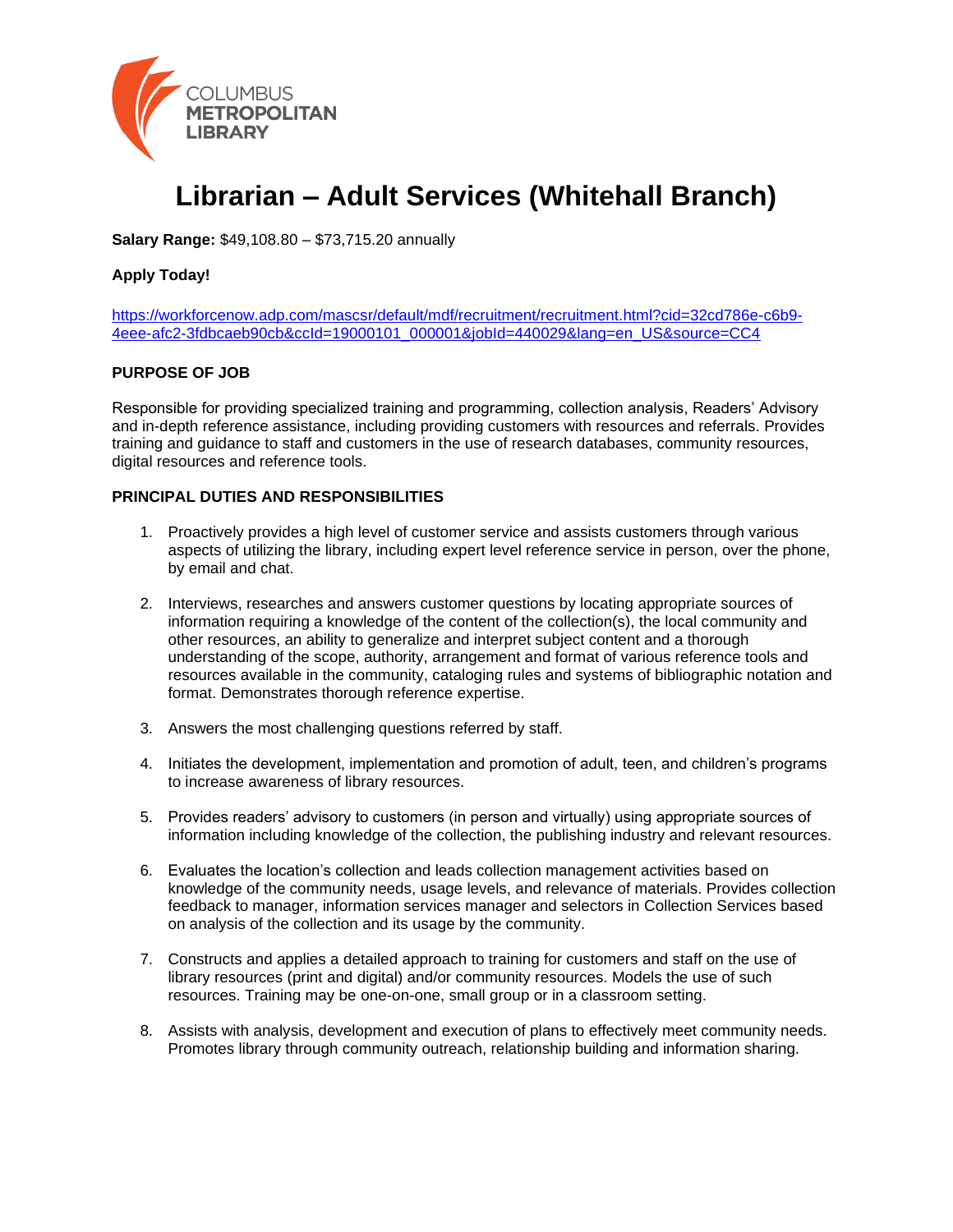- 9. May be the location liaison for Life Skills, working with the Library's Life Skills Program Leader and community members to understand and meet the needs of adult customers, particularly in the areas of social services and job help.
- 10. Promotes behaviors and activities supporting early literacy skills and the advancement of reading.
- 11. Creates displays and merchandises materials.
- 12. Ensures that the location is neat, orderly, appealing and inviting to customers and staff.
- 13. Supervises volunteers and/or practicum students/interns. May supervise staff. Sets individual performance measurements for staff and holds them accountable as assigned. Responsibilities include coaching, managing, hiring, orienting and evaluating assigned staff.
- 14. Keeps abreast of developments within the profession, provides ongoing training on current trends, best practices and new technologies. Maintains personal skills to assure quality of service in areas of library collections, technology, reference, and readers' advisory.
- 15. Participates and presents at local, state and national conferences.
- 16. Assumes responsibility for the operation of the location in the absence of a manager.
- 17. Maintains local databases, websites, etc. May assist Information Technology staff in the design, development, and testing of products for the website.
- 18. Interprets library policies and procedures for the public.
- 19. Performs additional duties as assigned including being a project lead and/or serving on task forces, committees, etc.

#### **QUALIFICATIONS AND REQUIREMENTS**

- 1. Master's of Library and Information Science Degree from ALA accredited institution of higher learning.
- 2. Ability to use appropriate judgment in handling information and records.
- 3. Ability to work independently with limited direction.
- 4. Acts with the customer in mind using information gained from interacting with the customers. Meets the expectations and requirements of external and internal customers.
- 5. Ability to effectively present in a variety of formal settings one on one, group, peers, direct reports, etc. Command attention and manage group process.
- 6. Ability to operate library technology including personal computer, email, software programs (i.e. Windows/Microsoft Office) and other job-related equipment and systems.
- 7. Ability to utilize reliable transportation to promptly report to job assignment and other locations, per job requirements.